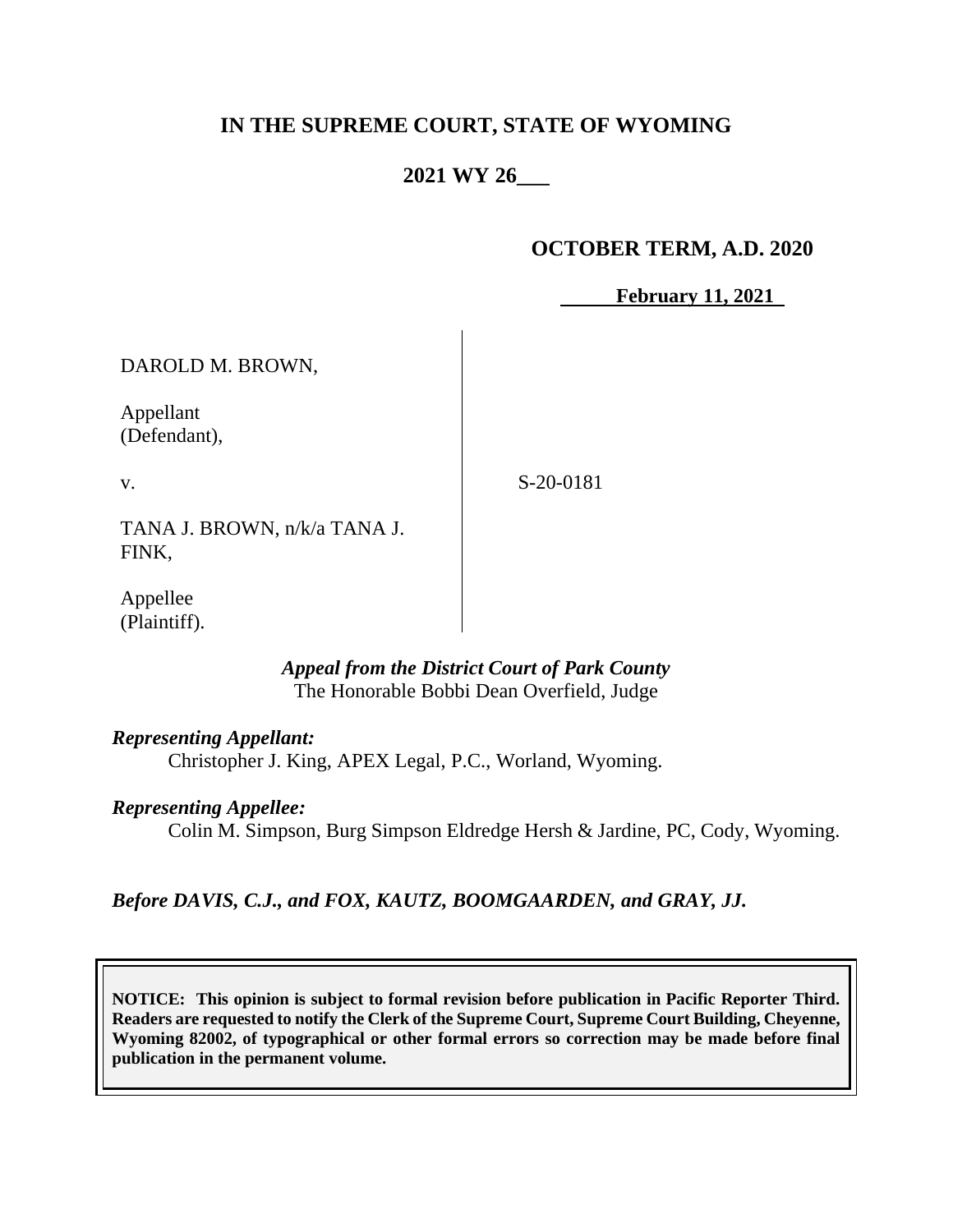## **KAUTZ, Justice.**

[¶1] Darold M. Brown (Father) appeals from the district court's order modifying his child support obligation to Tana J. Brown n/k/a Tana J. Fink (Mother). Father claims the court erred by modifying child support without requiring Mother to show a material change in circumstances in addition to a twenty percent change in child support as calculated under the statutory guidelines. We affirm.

### **ISSUE**

[¶2] Did the district court err by modifying Father's child support obligation without requiring Mother to prove a material change in circumstances in addition to a twenty percent change in the support amount?

## **FACTS**

[¶3] This divorce matter is before the Court for a second time. *See Brown v. Brown,*  2016 WY 120, 385 P.3d 321 (Wyo. 2016). The parties married in 2009, and two children were born to their union. *Id.,* ¶ 3, 385 P.3d at 323. On October 3, 2014, Mother, acting pro se, filed for divorce. Just six days later, the district court entered a stipulated divorce decree.<sup>1</sup> *Id.* The decree incorporated the parties' agreement to share custody of the children and to deviate from the statutory presumptive child support amount by foregoing all support. *See* Wyo. Stat. Ann. § 20-2-304 (LexisNexis 2019) (presumptive child support guidelines).

[¶4] On August 5, 2015, Mother, who was then represented by counsel, filed a motion to vacate or modify the divorce decree. *Brown,* ¶ 4, 385 P.3d at 323. She sought full custody of the children and a redistribution of some of the marital property and debts. *Id.*  The record before us does not reveal how the district court ruled on the motion to vacate the divorce decree; it simply indicates the matter was set for trial. Prior to the trial, the district court sanctioned Father for discovery violations by "prohibiting [him] from presenting witness testimony or exhibits at trial." *Id.,* ¶ 8, 385 P.3d at 323.

[¶5] After a trial in December 2015, the district court granted Mother primary physical custody of the children, reallocated some of the marital property and debts between the parties, and ordered the parties to submit updated confidential financial affidavits so proper child support could be calculated. *Id.,* ¶¶ 9-10, 385 P.3d at 324. Father filed a notice of

<sup>&</sup>lt;sup>1</sup> The timing of the original decree is not an issue before us. However, Wyo. Stat. Ann. § 20-2-108 (LexisNexis 2019) states "a divorce decree shall not be entered less than twenty (20) days from the date the complaint is filed."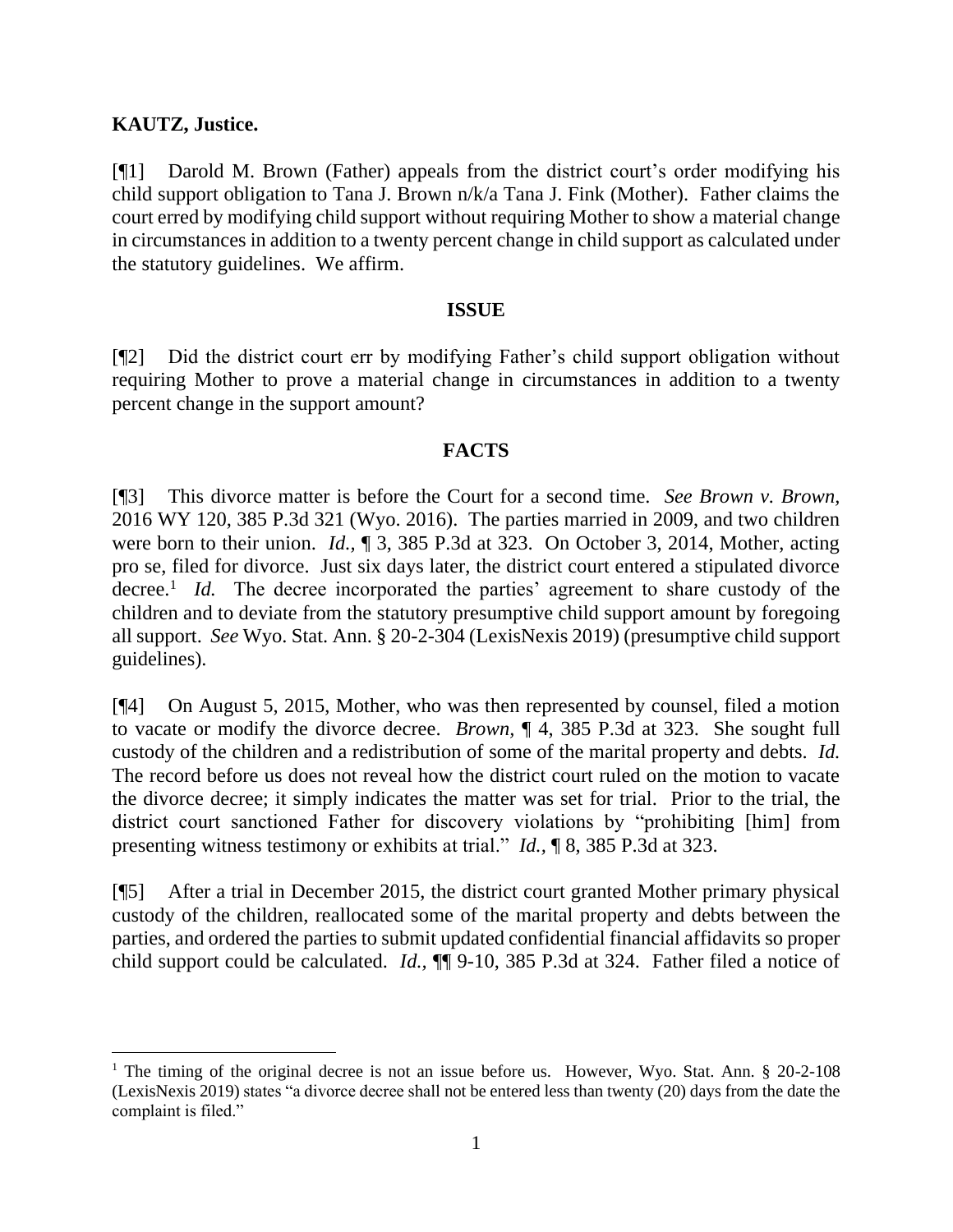appeal; we dismissed his appeal because, without a ruling on child support, the order was not final.<sup>2</sup> *Id.,* ¶ 10, 385 P.3d at 324.

[¶6] The district court entered a stipulated child support order on May 31, 2016. *Id.* The order simply stated, "the current support which [Father] owes on a monthly basis is \$755.00." It did not explain how that amount was calculated or whether the amount was consistent with, or a deviation from, the presumptive child support amount set out in the statutory guidelines. Father again appealed, claiming the district court abused its discretion by sanctioning him for the discovery violations. *Id.,* ¶ 2, 385 P.3d at 323. He did not raise any issue regarding child support. *Id.* We affirmed. *Id.,* ¶ 1, 385 P.3d at 323.

[¶7] Father commenced the current action on May 31, 2019, by filing a petition seeking modification of child custody, visitation, and support. He claimed there had been a material change in circumstances since the 2016 custody order and the best interests of the children required the district court to award him "sole legal and primary physical custody of the minor children." Regarding child support, he alleged it had been more than six months since the last order and Mother had changed employment, making it "necessary to review the amount of income of the parties and the child support being paid." Mother answered the petition and admitted Father's allegations concerning child support. The parties reached an agreement on all matters at issue in Father's petition except child support, which proceeded to trial.

[¶8] At the beginning of the trial on April 9, 2020, Father orally moved to dismiss his petition. Citing Wyoming Rule of Civil Procedure (W.R.C.P.) 41, the district court denied Father's motion because it was untimely and Mother had filed an answer to the petition and objected to dismissal.<sup>3</sup> The court considered the parties' confidential financial affidavits and other trial evidence in determining their respective net incomes. Using the child support guidelines, the court calculated the monthly presumptive joint support obligation for the parties' two children as \$1,640.25, with Father's portion being \$1,156.99. The court determined the difference between the 2020 presumptive child support amount and the amount awarded in the 2016 order (\$755.00) was \$401.99. Given the 2020 amount was more than a "twenty percent (20%) increase in presumptive child support," the court found "a substantial change [in circumstances] warranting further consideration by the [c]ourt." The court deviated from the presumptive amount because Father was the primary provider for another child and ordered him to pay \$900.00 per month. Father filed a timely notice of appeal.

### **DISCUSSION**

<sup>2</sup> "Except in rare cases, 'all issues in a divorce should be resolved in a single decree.'" *Begley v. Begley,*  2020 WY 77, ¶ 23, 466 P.3d 276, 284 (Wyo. 2020) (quoting *Loran v. Loran,* 2015 WY 24, ¶ 10 n.1, 343 P.3d 400, 402 n.1 (Wyo. 2015)).

<sup>&</sup>lt;sup>3</sup> Rule  $41(a)(1)(A)$  allows a plaintiff to voluntarily dismiss an action if the opposing party has not served a response to the complaint or the parties stipulate to a dismissal.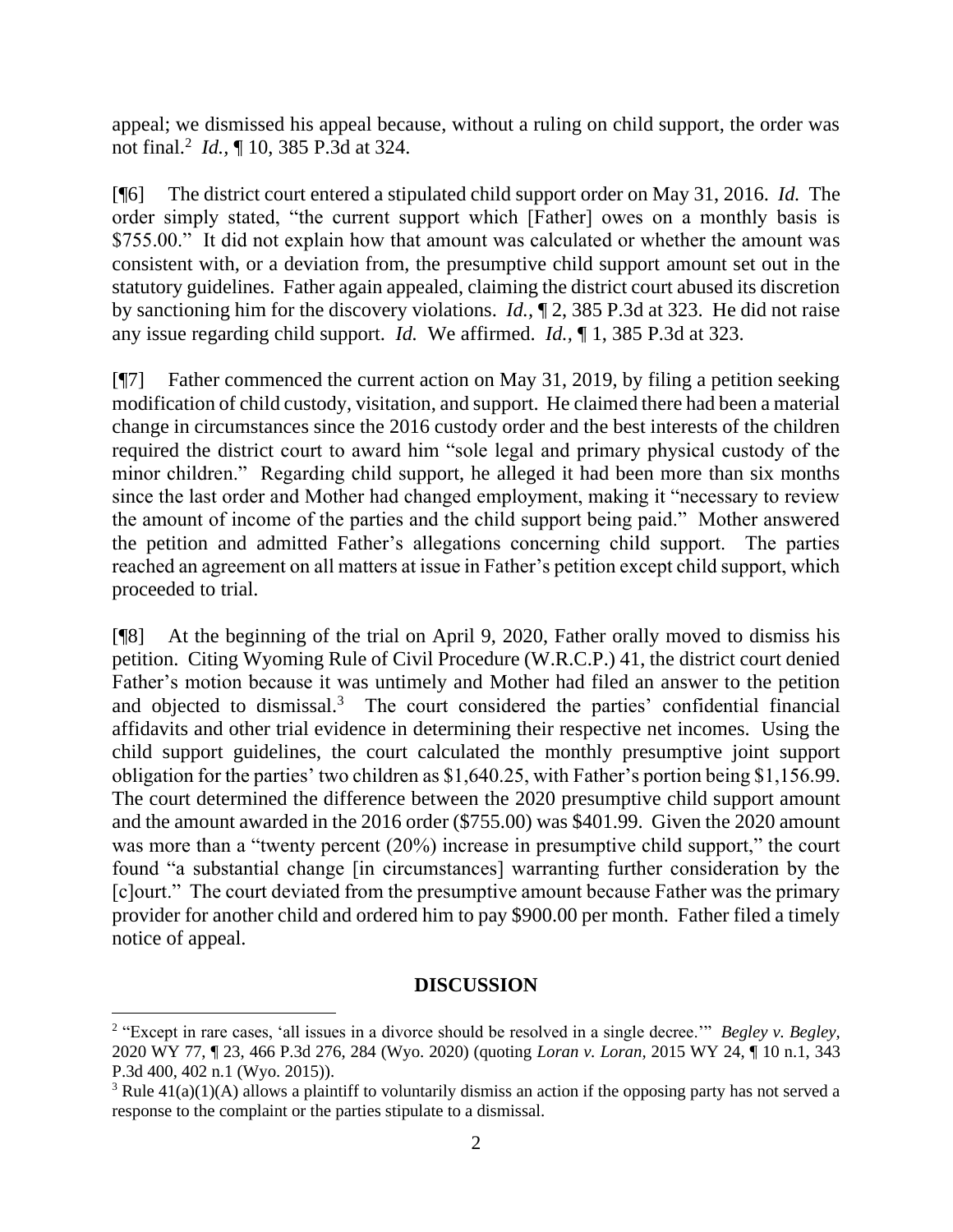[¶9] We generally review a district court's order on child support for abuse of discretion. *See, e.g., Stevens v. Stevens,* 2014 WY 23, ¶ 8, 318 P.3d 802, 805-06 (Wyo. 2014); *Bagley v. Bagley,* 2013 WY 126, ¶ 6, 311 P.3d 141, 143 (Wyo. 2013). This case, however, presents a question of law, which we review de novo. *Kimzey v. Kimzey,* 2020 WY 52, ¶ 13, 461 P.3d 1229, 1235 (Wyo. 2020) (citing *Walker v. Walker,* 2013 WY 132, ¶ 44, 331 P.3d 170, 179 (Wyo. 2013), and *Swaney v. Dep't of Family Servs.,* 2011 WY 105, ¶ 3, 256 P.3d 514, 515 (Wyo. 2011)).

[¶10] A child support order may be modified under Wyo. Stat. Ann. § 20-2-311(a) (LexisNexis 2019), which states in relevant part:

> (a) Any party . . . may petition for a review and adjustment of any child support order that was entered more than six  $(6)$  months prior to the petition .... The petition shall allege that, in applying the presumptive child support established by this article, the support amount will change by twenty percent (20%) or more per month from the amount of the existing order. The court shall require the parents to complete a verified financial statement on forms approved by the Wyoming supreme court, and shall apply the presumptive child support set out in this article in conducting the review and adjustment. If, upon applying the presumptive child support to the circumstances of the parents or child at the time of the review, the court finds that the support amount would change by twenty percent (20%) or more per month from the amount of the existing order, the court shall consider there to be a change of circumstances sufficient to justify the modification of the support order.

[¶11] Applying the child support guidelines, the district court found Father's presumptive support obligation would change by more than twenty percent from the amount ordered in 2016, establishing a change in circumstances to justify a modification under § 20-2-311(a). Father does not take issue with the district court's calculations of the parties' net incomes or application of the child support guidelines to arrive at a presumptive support amount. Instead, he claims the district court erred by not requiring Mother to show a material change in circumstances in addition to the twenty percent change in support.

[¶12] Father relies on a line of cases adopting a heightened requirement for modification of a child support order which was stipulated to by the parties and deviated from the guidelines in existence at the time the judgment was entered. *Kimzey,* ¶ 18, 461 P.3d at 1236; *Sharpe v. Sharpe,* 902 P.2d 210, 213-14 (Wyo. 1995); *Smith v. Smith,* 895 P.2d 37, 41-42 (Wyo. 1995). Under those conditions, the petitioner must show a material change